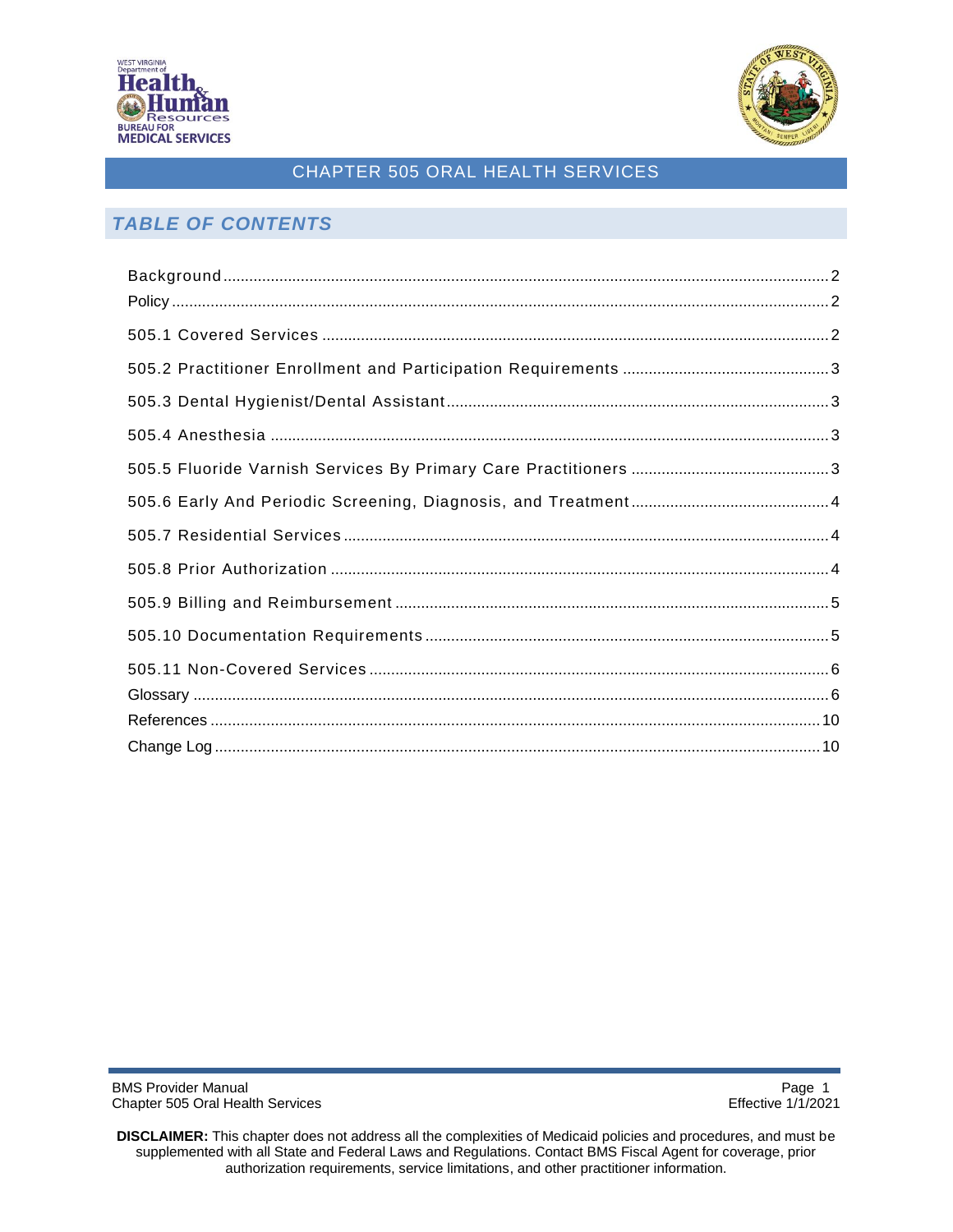



# <span id="page-1-0"></span>*BACKGROUND*

General dentists, specialty dentists, and dual degree practitioners who possess both a dental, Doctor of Osteopathic Medicine (DO) and medical, Doctor of Medicine (MD) licenses, may provide a variety of covered dental services in accordance with their license and the West Virginia State Code Chapter 30, [Article 4](http://www.legis.state.wv.us/WVCODE/Code.cfm?chap=30&art=4#04) and [Article](http://www.legis.state.wv.us/WVCODE/Code.cfm?chap=30&art=4A#04A) 4A*.* Coverage decisions are based upon the member's age, medical necessity, and the member's need. Services may be provided in a practitioner's office, ambulatory surgical center, and outpatient or inpatient hospital setting. Please refer to *[Chapter 522 Federally Qualified Health Center](https://dhhr.wv.gov/bms/Pages/Manuals.aspx)  [\(FQHC\) and Rural Health Clinic \(RHC\)](https://dhhr.wv.gov/bms/Pages/Manuals.aspx) Services* for additional information on provision of dental services within the FQHC or RHC.

# <span id="page-1-1"></span>*POLICY*

# <span id="page-1-2"></span>505.1 COVERED SERVICES

Medicaid members under 21 years of age are eligible for covered diagnostic, preventive, restorative, periodontic, prosthodontics, maxillofacial prosthetics, oral and maxillofacial surgery, and orthodontics. Dental periodic screenings are based on the recommended guidelines set forth by the American Academy of Pediatric Dentistry (AAPD) and Bright Futures. Prior authorization may be required for specific services and when service limits are exceeded.

Orthodontic services for members under 21 years of age must be medically necessary and requires prior authorization before services are provided. Clinical documentation to include a treatment plan of care, radiograph results, and photographs must be available to the Utilization Management Contractor (UMC) for prior authorization review and final determination of approval. One treatment of comprehensive orthodontia procedure codes per lifetime per member is covered. See *[Chapter 505,](https://dhhr.wv.gov/bms/Pages/Manuals.aspx) Appendix A Covered [Dental Orthodontics and Oral Health Services –](https://dhhr.wv.gov/bms/Pages/Manuals.aspx) Children Under Age 21.* If more than one comprehensive orthodontic procedure code is billed, the claim will deny.

Orthognathic surgical procedures with orthodontic treatment is covered beyond 21 years of age if the needed surgery is documented in the original orthodontic plan of care and request and the service began prior to the 21<sup>st</sup> birthday. Orthodontic services require prior authorization from the UMC regardless of primary insurance.

Covered dental services for enrolled adults 21 years of age and older are divided into two levels of service:1) emergent procedures to treat fractures, reduce pain, or eliminate infection and 2) diagnostic, preventative, and restorative services. Prior authorization may be required for specific emergent services and when service limits are exceeded. See [Chapter 505, Appendix B Covered Emergent Oral Health](https://dhhr.wv.gov/bms/Pages/Manuals.aspx)  [Services For Adults Age 21 And Older](https://dhhr.wv.gov/bms/Pages/Manuals.aspx) for more information. Beginning January 1, 2021, services classified as diagnostic, preventative, and restorative in nature will require authorization prior to services being rendered and have a coverage limit of \$1,000 per member per calendar year. Members are responsible for payment of service cost exceeding the \$1,000 yearly limit. See [Chapter 505, Appendix C](https://dhhr.wv.gov/bms/Pages/Manuals.aspx)  [Covered Preventative And Restorative Services For Adults Age 21 And Older](https://dhhr.wv.gov/bms/Pages/Manuals.aspx) for covered services and prior authorization requirements. Remaining balances at the end of the year CANNOT be carried over to the following year. Services classified as cosmetic in nature are not covered for adults over the age of 21.

BMS Provider Manual **Page 2** and 2011 12:30 and 2012 12:30 and 2012 12:30 and 2012 12:30 and 2012 12:30 and 2012 12:30 and 2012 12:30 and 2012 12:30 and 2012 12:30 and 2012 12:30 and 2012 12:30 and 2012 12:30 and 2012 12:3 Chapter 505 Oral Health Services Effective 1/1/2021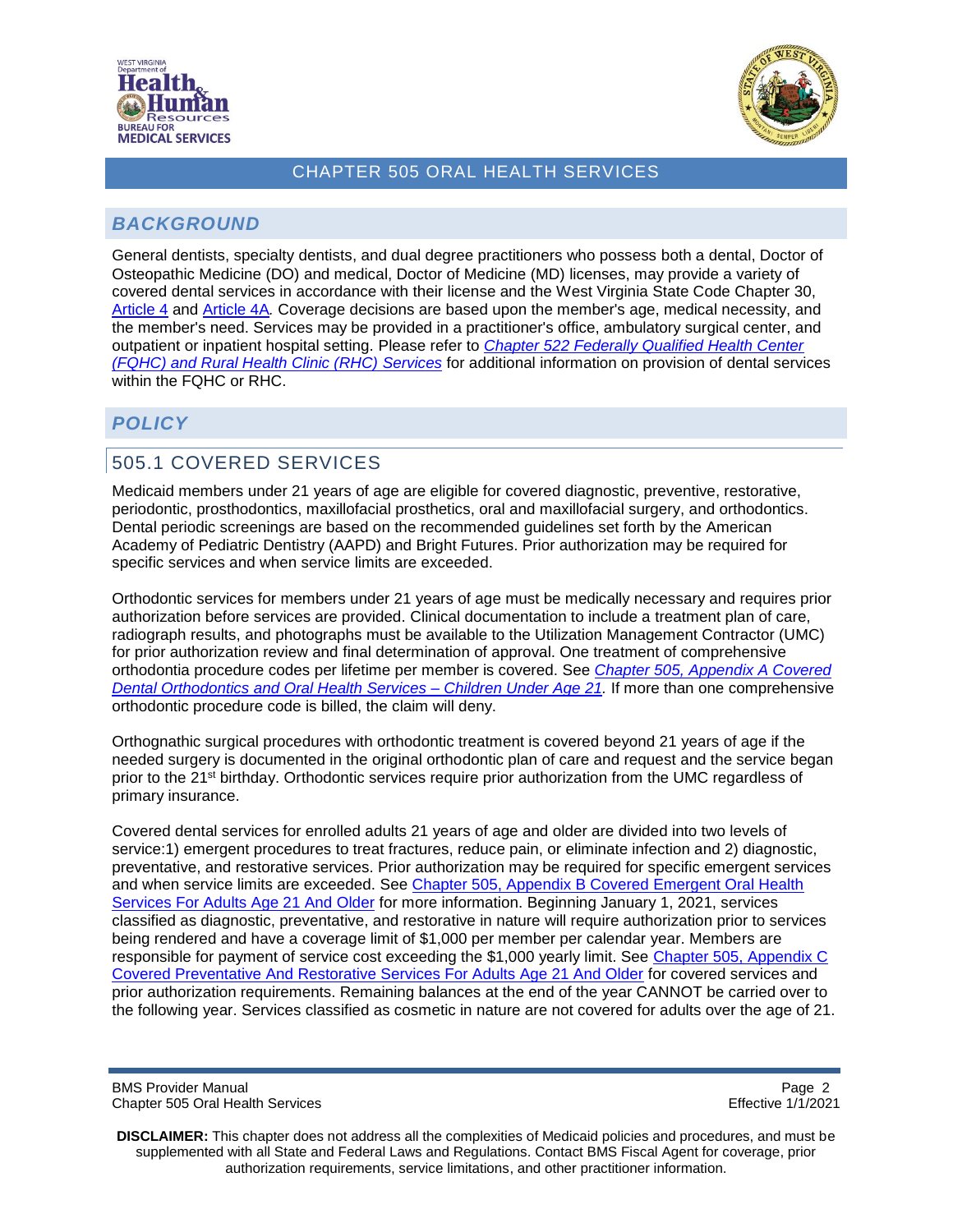



#### <span id="page-2-0"></span>505.2 PRACTITIONER ENROLLMENT AND PARTICIPATION REQUIREMENTS

West Virginia Medicaid recognizes Doctor of Dental Surgery (DDS), Doctor of Dental Medicine (DDM), and Doctor of Oral Maxillofacial Surgery (OMS) as eligible practitioners to provide general dental, orthodontic, and oral and maxillofacial surgery services to enrolled Medicaid members. See *[Chapter 300,](https://dhhr.wv.gov/bms/Pages/Manuals.aspx)  [Provider Participation Requirements](https://dhhr.wv.gov/bms/Pages/Manuals.aspx)* for additional information.

# <span id="page-2-1"></span>505.3 DENTAL HYGIENIST/DENTAL ASSISTANT

Enrolled and licensed dental providers may assign intra-oral tasks to employed dental hygienists or dental assistants. Refer to [West Virginia State Code §30-4-11](http://www.wvlegislature.gov/WVCODE/ChapterEntire.cfm?chap=30&art=4§ion=11) for dental hygienists and dental assistants scope of practice. Dental hygienists and dental assistants are not eligible to enroll individually as a Medicaid provider or receive direct reimbursement for services rendered. Services are to be billed under the dentist's national provider identifier (NPI). Please refer to *[Chapter 522 Federally Qualified Health Center](https://dhhr.wv.gov/bms/Pages/Manuals.aspx)  [\(FQHC\) and Rural Health Clinic \(RHC\)](https://dhhr.wv.gov/bms/Pages/Manuals.aspx)* for additional information on provision of dental services within the FQHC or RHC by the dental hygienist/dental assistant.

# <span id="page-2-2"></span>505.4 ANESTHESIA

Anesthesia in the form of general anesthesia, conscious sedation, or anxiolysis is covered when basic behavior guidance techniques have not been successful, or for members who cannot cooperate due to lack of psychological or emotional maturity and/or mental, physical, or medical disability. In addition, it may be required for members where the use of sedation may protect the developing psyche and/or reduce medical risk. Anesthesia is only covered when performed in collaboration with other covered services.

No dentist may induce central nervous system anesthesia without first having obtained an anesthesia permit and/or certificate from the West Virginia Board of Dental Examiners or from the State Board of Dental Examiners in the state in which they practice for the level of anesthesia being used. Local anesthesia and oral sedation are considered part of the treatment procedures and may not be billed separately.

# <span id="page-2-3"></span>505.5 FLUORIDE VARNISH SERVICES BY PRIMARY CARE PRACTITIONERS

The Bureau for Medical Services (BMS) reimburses enrolled primary care providers for fluoride varnish application to members under 21 years of age. The application of the fluoride varnish should include communication with and counseling of the child's caregiver, including a referral to a dentist.

BMS recognizes the following types of primary care providers to be eligible for payment of this service:

- Pediatrician
- General and Family Practice Doctor
- Advanced Practice Registered Nurse (APRN)
- Physician Assistant (PA)

The BMS allows coverage of four fluoride varnish applications per calendar year. Two may be performed by a dental provider and two may be performed by a non-dental provider as specified above. The

BMS Provider Manual Page 3<br>Chapter 505 Oral Health Services and Page 3 and Page 3 and Page 3 and Page 3 and Page 3 and Page 3 and Page 3 Chapter 505 Oral Health Services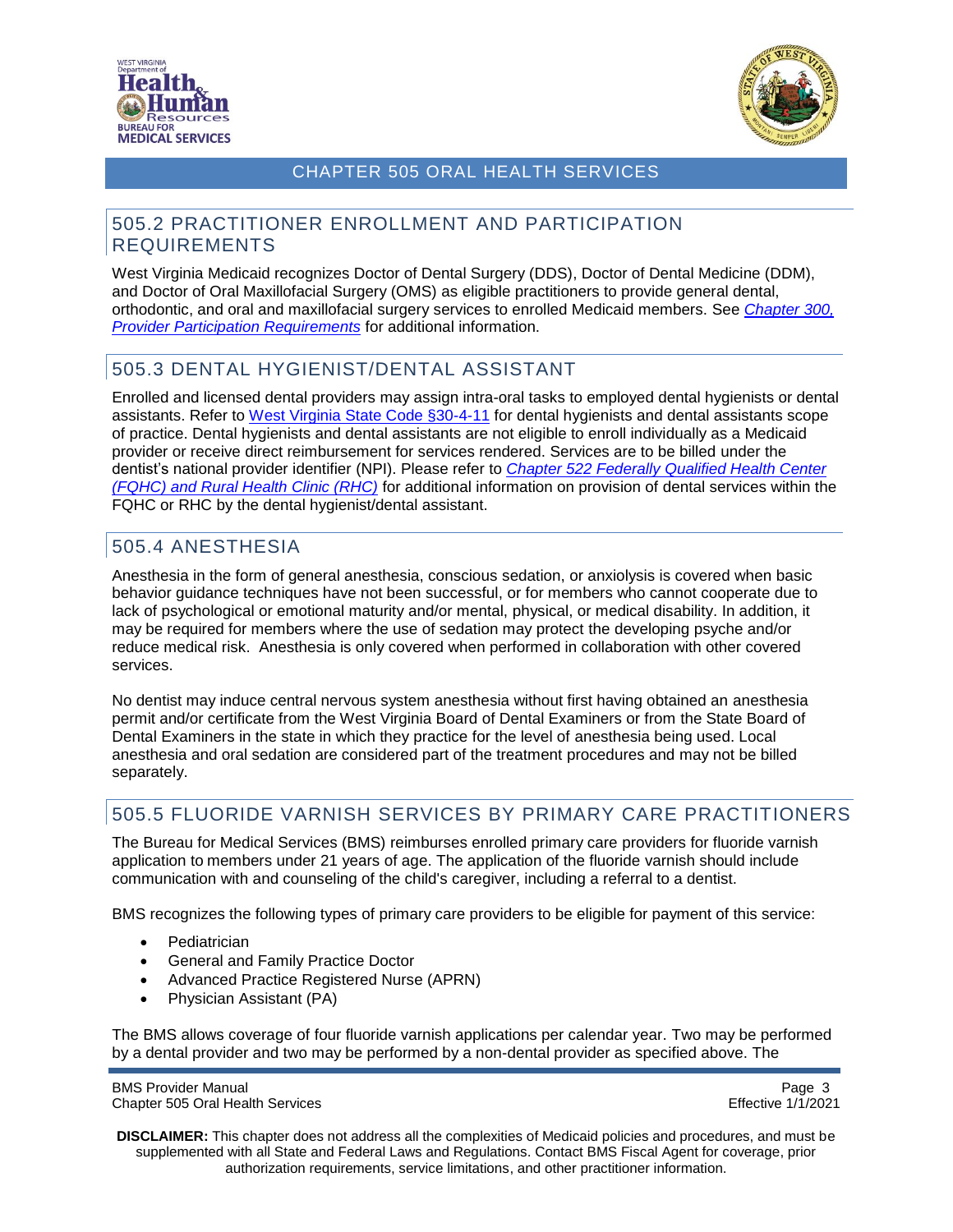



applications performed by non-dental providers must be provided and billed in conjunction with a comprehensive well child exam, using the appropriate Current Procedural Terminology (CPT) code. The applications performed by a dental provider may be reimbursed during dental visit using the appropriate Current Dental Terminology (CDT) code. Billing both CPT and CDT procedure codes for the same procedure on the same date of service is prohibited and monies will be recouped by the BMS.

**Note**: CPT codes must be billed on the Centers for Medicare and Medicaid Services (CMS) CMS-1500 claim form or an 837 electronic claim format with the rendering provider's NPI. CDT codes must be billed on the current American Dental Association (ADA) claim form or an 837 electronic format with the rendering dental provider's NPI.

# <span id="page-3-0"></span>505.6 EARLY AND PERIODIC SCREENING, DIAGNOSIS, AND TREATMENT

West Virginia Medicaid's Early and Periodic Screening, Diagnosis, and Treatment (EPSDT) program offers screenings and other preventive health services at regularly scheduled intervals to Medicaid members less than 21 years of age. These services target early detection of disease and illness to correct or ameliorate a physical or mental condition, and provide referral of members for necessary diagnostic and treatment services. Based on medical necessity, prior authorization is required when service limits are exceeded.

Dental screenings are covered for members under the age of 21 years per the recommended guidelines set forth by the AAPD and Bright Futures. Refer to [www.aapd.org](https://www.aapd.org/research/policy-center/state-dental-periodicity-schedules/) for the AAPD periodicity schedule.

See [West Virginia Healthcheck](http://www.dhhr.wv.gov/healthcheck) for detailed information regarding EPSDT.

#### <span id="page-3-1"></span>505.7 RESIDENTIAL SERVICES

Any service required by a member in an Intermediate Care Facility for Individuals with Intellectual Disabilities (ICF/IID) or Psychiatric Residential Treatment Facility (PRTF) is reimbursed as an all-inclusive rate. However, if the ICF/IID or PRTF does not provide the required dental service(s) on-site, a written agreement between the ICF/IID or PRTF and an outside source must be developed and implemented to provide these services. The ICF/IID or PRTF is responsible for reimbursement of dental services to the provider. Services provided by outside source(s) are included in the ICF/IID or PRTF rate and must not be billed separately. Refer to *[Chapter 511, Intermediate Care Facilities](http://www.dhhr.wv.gov/bms/Pages/Manuals.aspx) for Individuals with Intellectual [Disabilities](http://www.dhhr.wv.gov/bms/Pages/Manuals.aspx)* or *[Chapter 531, Psychiatric Residential Treatment Facility Services](https://dhhr.wv.gov/bms/Pages/Manuals.aspx)* for more information.

Dental services required in a nursing facility by the member must meet the requirements of this Chapter. Please refer also to *[Chapter 514, Nursing Facility Services.](http://www.dhhr.wv.gov/bms/Pages/Manuals.aspx)*

#### <span id="page-3-2"></span>505.8 PRIOR AUTHORIZATION

Medical necessity review criteria may be based on adaptations of dental standards developed by the Periodicity and Anticipatory Guidance Recommendations by the AAPD, the American Academy of Pediatrics (AAP), the ADA, research-based, nationally accredited medical appropriateness criteria, OR other appropriate criteria approved by the BMS. Prior authorization requests are available for electronic or paper submittal on the BMS' appropriate utilization management contractor's (UMC) website. Prior authorization does not guarantee approval or payment.

BMS Provider Manual **Page 4** and 2008 **Page 4** and 2008 **Page 4** and 2008 **Page 4 Page 4** Chapter 505 Oral Health Services Effective 1/1/2021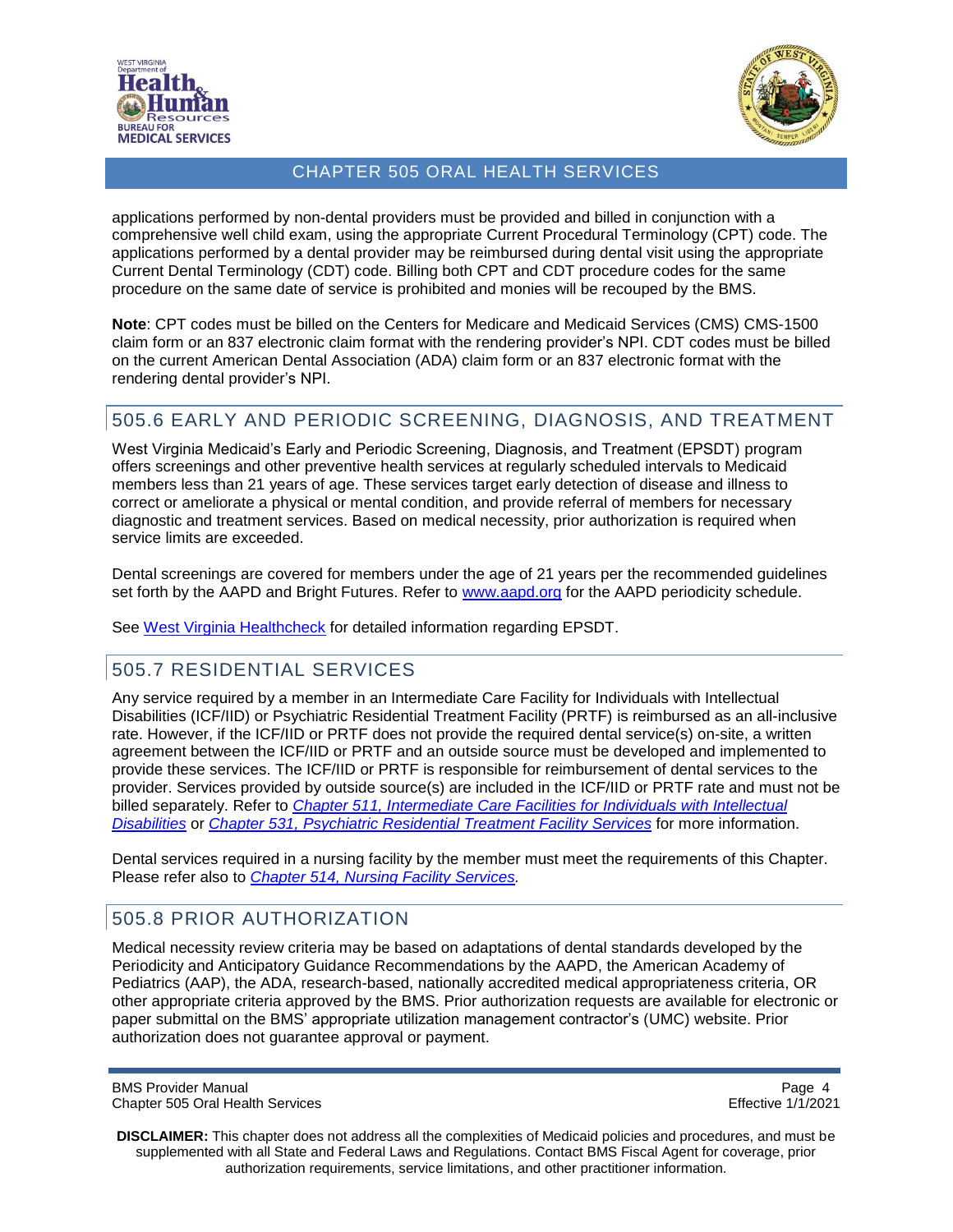



If a CDT code requires prior authorization, the service requires prior authorization regardless of place of service. All inpatient hospitalizations require prior authorization by the appropriate UMC. Inpatient hospitalization shall not be reimbursed when the service could be provided in an outpatient setting. Requests for prior authorization do not guarantee approval or payment.

Refer to *[Chapter 505, Appendix A](https://dhhr.wv.gov/bms/Pages/Manuals.aspx)* and *[Chapter 505, Appendix B](http://www.dhhr.wv.gov/bms/Pages/Manuals.aspx)* for the list of covered services, specific procedure codes requiring prior authorization, and service limits.

Retrospective authorization is available by the UMC in the following circumstances:

- A procedure/service denied by the member's primary payer, providing all requirements for the primary payer have been followed, including appeal processes; or
- Retroactive Medicaid eligibility.

Refer to *[Chapter 100, General Administration and Information](http://www.dhhr.wv.gov/bms/Pages/Manuals.aspx)* for additional information.

#### <span id="page-4-0"></span>505.9 BILLING AND REIMBURSEMENT

Dual-degree practitioners, such as an MD or DO with DDS/OMS license, may bill CPT or CDT procedure codes for dental/oral maxillofacial facial services within their scope of practice. The practitioner may bill a combination of the appropriate CPT and CDT codes for the services provided. However, duplicate billing of a service or part of a service by billing CPT and CDT codes for the same service is not allowed. These practitioners are assigned both a medical and dental provider number.

Reimbursement for general and specialty dental services is based on:

- American Dental Association Survey of Dental Fees for Southern Atlantic Regional Norms;
- American Society of Anesthesiology guidelines;
- Lesser of the established fees or the provider's usual customary charge to the general public; and
- Unaltered cost invoice.

For reimbursement of Fluoride Varnish, refer to *[Section 505.5](#page-2-3)* of this Chapter.

Refer to *[Chapter 100 General Administration and Information](http://www.dhhr.wv.gov/bms/Pages/Manuals.aspx)* and *Chapter 600, [Reimbursement](http://www.dhhr.wv.gov/bms/Pages/Manuals.aspx) [Methodologies](http://www.dhhr.wv.gov/bms/Pages/Manuals.aspx)* for additional information.

# <span id="page-4-1"></span>505.10 DOCUMENTATION REQUIREMENTS

Documentation requirements for dental services include, but are not limited to:

- A referral for treatment
- The primary diagnosis and appropriate CDT code for service to be provided
- A treatment plan (Orthodontics)
- Radiographs
- Photos, when appropriate
- Dental molds, when appropriate
- Documentation to justify medical necessity
- Prior Authorization, when applicable

BMS Provider Manual **Page 5** and 2011 12 and 2012 12:30 and 2012 12:30 and 2012 12:30 and 2012 12:30 and 2012 12:30 and 2012 12:30 and 2012 12:30 and 2012 12:30 and 2012 12:30 and 2012 12:30 and 2012 12:30 and 2012 12:30 a Chapter 505 Oral Health Services Effective 1/1/2021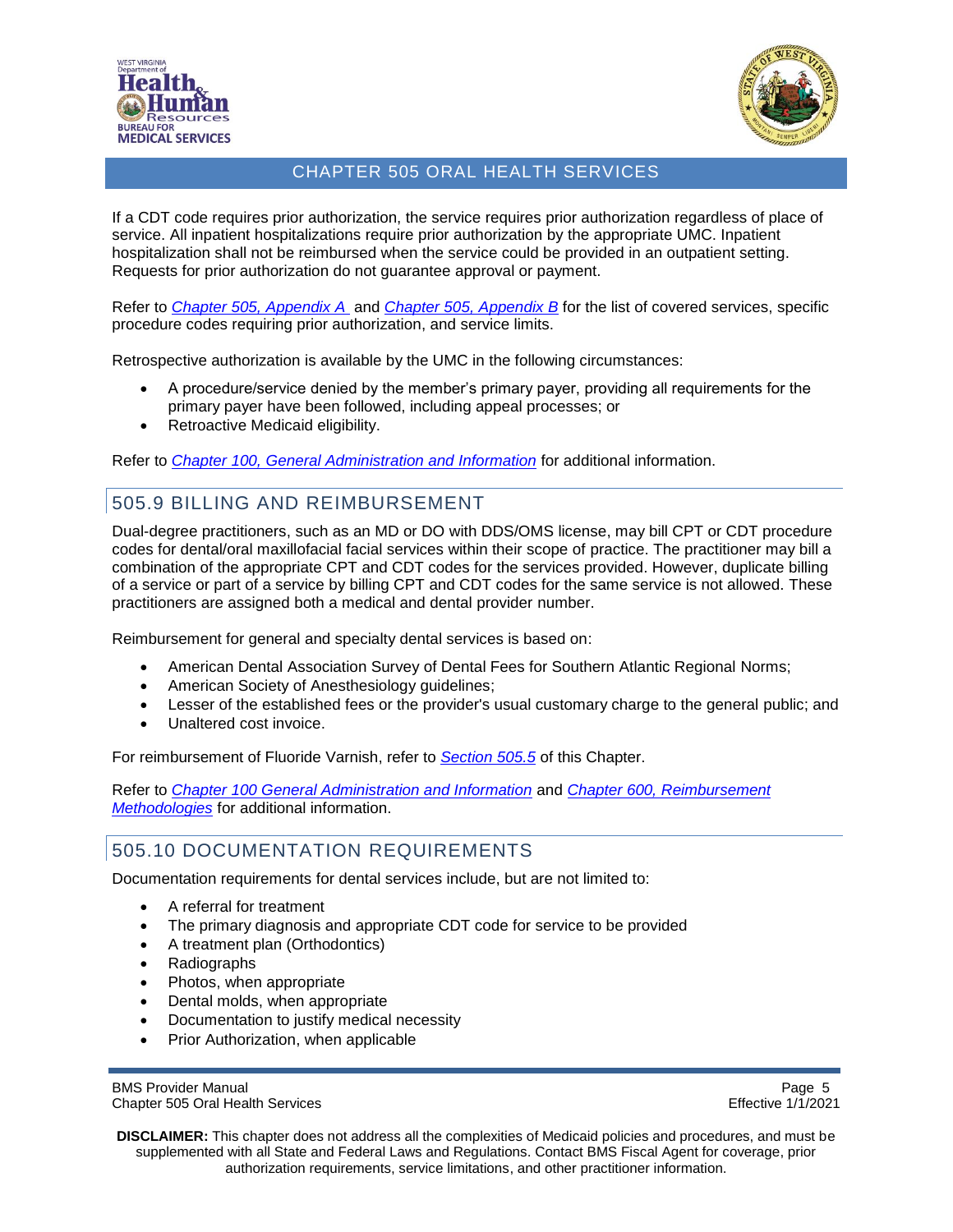



• ADA claim form submitted for payment consideration, when appropriate.

In addition to documentation requirements in *[Chapter 100 General Administration and Information](http://www.dhhr.wv.gov/bms/Pages/Manuals.aspx)* and *[Chapter 300 Provider Participation Requirements](http://www.dhhr.wv.gov/bms/Pages/Manuals.aspx)*.

# <span id="page-5-0"></span>505.11 NON-COVERED SERVICES

Non-Covered services include, but are not limited to:

- Experimental/investigational or services for research purposes
- Removal of primary teeth whose exfoliation is imminent
- Dental services for which prior authorization has been denied or not obtained
- Dental services for the convenience of the member, the member's caretaker or the provider of service
- Procedures for cosmetic purposes
- Temporomandibular Joint (TMJ) for adults
- Anesthesia services when solely for the convenience of the member, the member's caretaker, or the provider of services (See [Section 505.4](#page-2-2) of this Chapter)
- Local anesthesia and oral sedation are considered part of the treatment procedures and may not be billed separately
- Dental services for residents of an ICF/IID or PRTF
- Dental services for participants enrolled in the Division of Rehabilitation Services or when services are covered under a Workers Compensation plan
- Dental services provided by providers not enrolled with West Virginia Medicaid
- Use of an unlisted code when a national CDT code is available
- Unbundled CDT codes

Non-covered services are not eligible for a West Virginia Department of Health and Human Resources (DHHR) Fair Hearing or a Desk/Document review. See [42 § 431.220 when a hearing is required](https://www.gpo.gov/fdsys/granule/CFR-2009-title42-vol4/CFR-2009-title42-vol4-sec431-220) for more information.

# <span id="page-5-1"></span>*GLOSSARY*

Definitions in *[Chapter 200, Definitions and](http://www.dhhr.wv.gov/bms/Pages/Manuals.aspx) Acronyms* apply to all West Virginia Medicaid services, including those covered by this chapter. Definitions in this glossary are specific to this chapter.

**Abscess:** An acute or chronic localized inflammation, probably with a collection of pus, associated with tissue destruction and frequently, swelling; usually secondary to infection.

**Bicuspid:** A premolar tooth; a tooth with two cusps.

**Bitewing radiograph:** An interproximal radiographic view of the coronal portion of the tooth/teeth.

**Complete series:** An entire set of intra-oral radiographs usually consisting of 14 to 22 periapical and posterior bitewing images intended to display the crowns and roots of all teeth, periapical areas, and alveolar bone.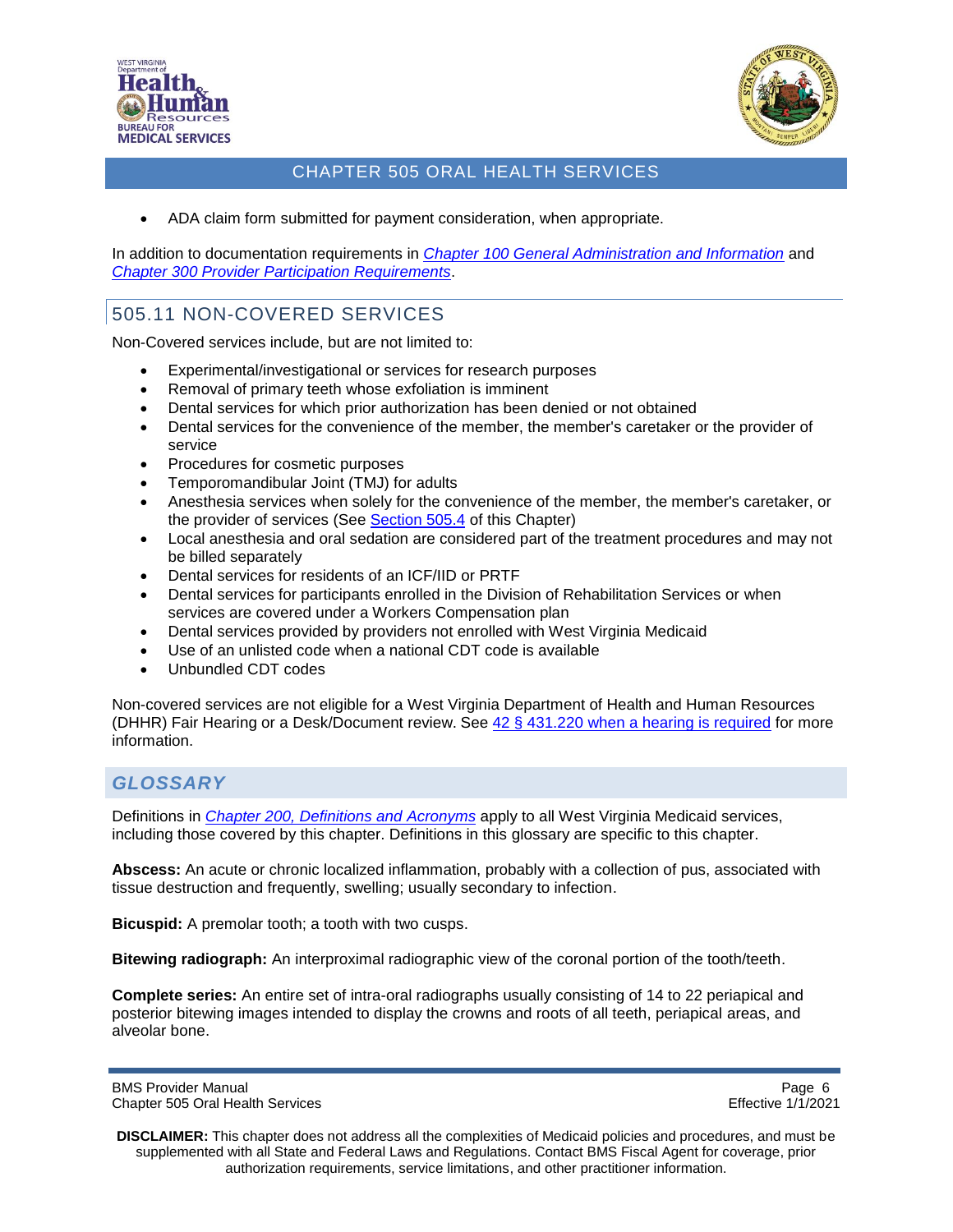



**Comprehensive Orthodontic Treatment:** A phrase indicating multiple phases of treatment provided at different stages of dentofacial development.

**Cosmetic Services:** Dental work that improves the appearance of the teeth, gums, or bite, including, but not limited to, inlays or unlays, composite bonding, dental veneers, teeth whitening, or braces.

#### **Crown:**

- An abutment (artificial crown serving for the retention or support of a dental prosthesis);
- Anatomical (that portion of tooth normally covered by, and including, enamel);
- Artificial (restoration covering or replacing the major part, or the whole of the clinical crown of a tooth); and
- Clinical (that portion of a tooth not covered by tissues).

**Current Dental Terminology (CDT):** A listing of procedure codes and descriptive terms published by the American Dental Association (ADA) for reporting dental services and procedures.

**Current Procedural Terminology (CPT):** A listing of descriptive terms and identifying codes developed by the American Medical Association (AMA) for reporting practitioner services and procedures to medical plans and Medicare.

**Cuspid:** A single cusped tooth located between the incisors and bicuspids.

**Dentition:** The teeth in the dental arch:

- Adolescent (refers to the stage of permanent dentition prior to cessation of growth)
- Deciduous (refers to the deciduous or primary teeth in the dental arch)
- Permanent (adult, refers to the permanent teeth in the dental arch)
- Transitional (refers to a mixed dentition; begins with the appearance of the permanent first molars and ends with the exfoliation of the deciduous teeth)

**Dental Assistant:** An individual qualified by education, training, and experience who assists a dentist in the delivery of patient care in accordance with delegated procedures or who may perform intra-oral tasks in the dental office. No occupational title other than dental assistant shall be used to describe this individual.

**Dental Auxiliary Personnel:** Dental hygienists and dental assistants who assist the dentist in the provision of oral health care services to patients.

**Dental Hygienist:** A person licensed by the West Virginia Board of Dental Examiners who provides preventive oral health care services to patients in the dental office and in a public health setting. No occupational title other than dental hygienist may be used to describe this individual. State dental regulations determine dental hygienist duties.

**Dentures:** An artificial substitute for some or all of the natural teeth and adjacent tissues:

• Complete: A prosthetic for the edentulous maxillary or mandibular arch, replacing the full dentition.

BMS Provider Manual **Page 7** and 2011 12 and 2012 12:30 and 2012 12:30 and 2012 12:30 and 2012 12:30 and 2012 12:30 and 2012 12:30 and 2012 12:30 and 2012 12:30 and 2012 12:30 and 2012 12:30 and 2012 12:30 and 2012 12:30 a Chapter 505 Oral Health Services Effective 1/1/2021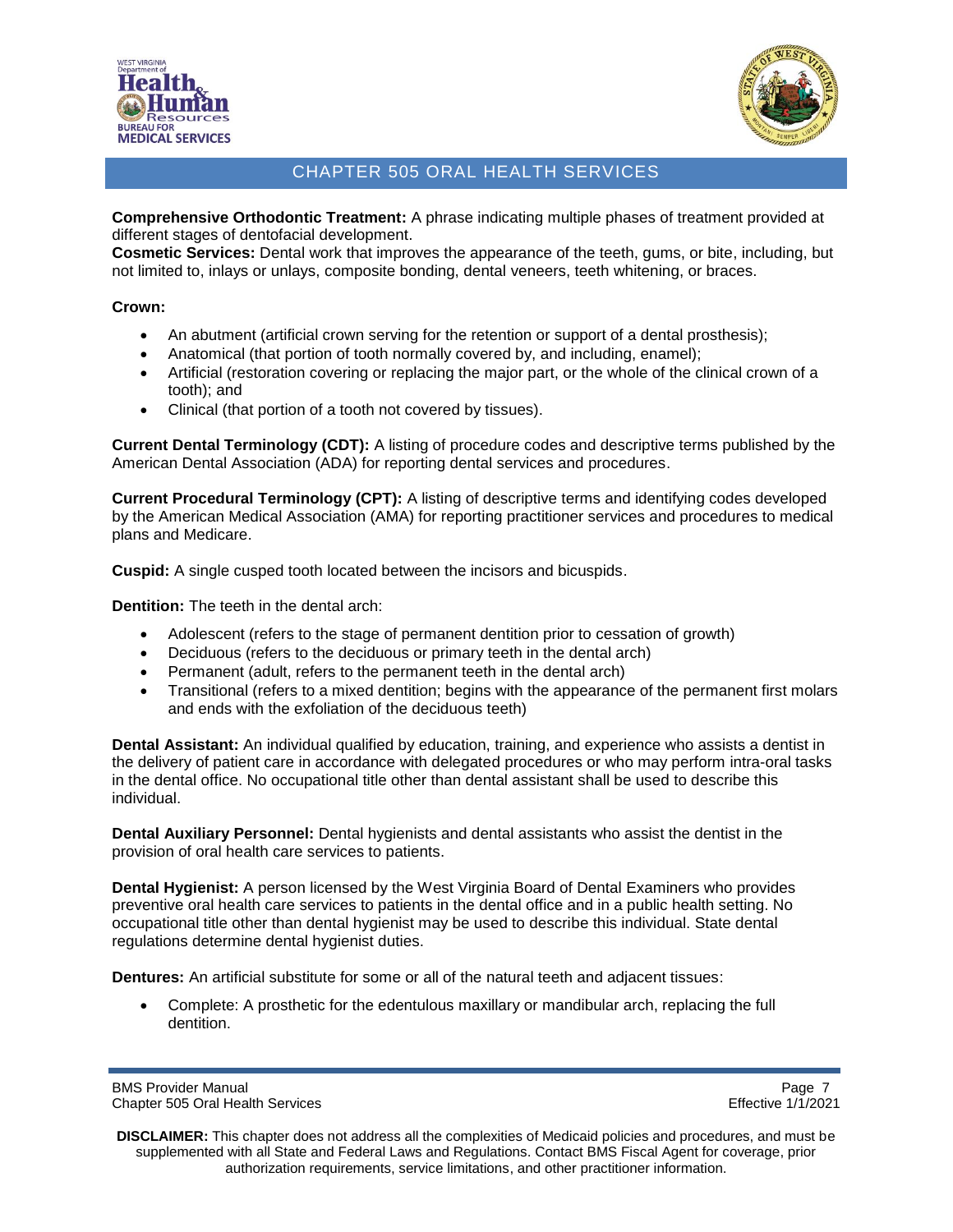



- Fixed partial: A prosthetic replacement of one or more missing teeth cemented or otherwise attached to the abutment teeth.
- Removable partial: A removable prosthetic device that replaces missing teeth.

**Diagnostic and Preventative Services:** Dental work that maintains good oral health and includes oral evaluations, routine cleanings, x-rays, fluoride treatments, fillings, and extractions.

**Direct Supervision:** Supervision of dental auxiliary personnel provided by a licensed dentist who is physically present in the dental office or treatment facility when procedures are being performed.

**Emergent Oral Health Procedures:** Covered services provided as quickly as the situation warrants necessary to relieve pain, eliminate infection, or reduce fractures.

**Endodontist:** A dental specialist who limits his/her practice to treating disease and injuries of the pulp and associated periradicular conditions.

**Extraction:** The process or act of removing a tooth or tooth parts.

**Fracture:** The breaking of a part, especially of a bony structure; breaking of a tooth.

**General Dentist:** A dentist who is not considered a specialist and can perform examinations, evaluations, diagnosing of diseases, disorder and conditions of the oral cavity, maxillofacial area and adjacent and associated structures. They can treat diseases, disorders and conditions of the oral cavity, maxillofacial area and the adjacent and associated structures, fabricate, repair and alter dental prosthesis, administer anesthesia in accordance with [West Virginia Code Chapter](http://www.wvlegislature.gov/wvcode/code.cfm?chap=30&art=4A#01) 30, Article 4a, and prescribe drugs necessary for dentistry.

**General Supervision:** A dentist is not required to be in the office or treatment facility when procedures are being performed by the auxiliary dental personnel, but has personally diagnosed the condition to be treated, has personally authorized the procedures and will evaluate the treatment provided by the dental auxiliary personnel.

**Impacted tooth:** An unerupted or partially erupted tooth that is positioned against another tooth, bone, or soft tissue so that complete eruption is unlikely.

**Malocclusion:** Improper alignment of biting or chewing surfaces of upper and lower teeth:

- **Class I malocclusion:** The relationship of the first molars is normal and the upper and lower jaws are in a normal relationship to each other, but the other teeth are crowded, irregularly spaced, or overlapped.
- **Class II malocclusion:** The lower first molar is distally positioned relative to the upper first molar.
- **Class III malocclusion:** The lower molar mesially positioned relative to the upper molar.

**Molar:** Teeth posterior to the premolars (bicuspids) on either side of the jaw; grinding teeth, having large crowns and broad chewing surfaces.

**Occlusion:** Any contact between biting or chewing surfaces of maxillary (upper) and mandibular (lower) teeth.

BMS Provider Manual **Page 8** and 2011 12:30 and 2012 12:30 and 2012 12:30 and 2012 12:30 and 2012 12:30 and 2012 12:30 and 2012 12:30 and 2012 12:30 and 2012 12:30 and 2012 12:30 and 2012 12:30 and 2012 12:30 and 2012 12:3 Chapter 505 Oral Health Services Effective 1/1/2021

**DISCLAIMER:** This chapter does not address all the complexities of Medicaid policies and procedures, and must be supplemented with all State and Federal Laws and Regulations. Contact BMS Fiscal Agent for coverage, prior authorization requirements, service limitations, and other practitioner information.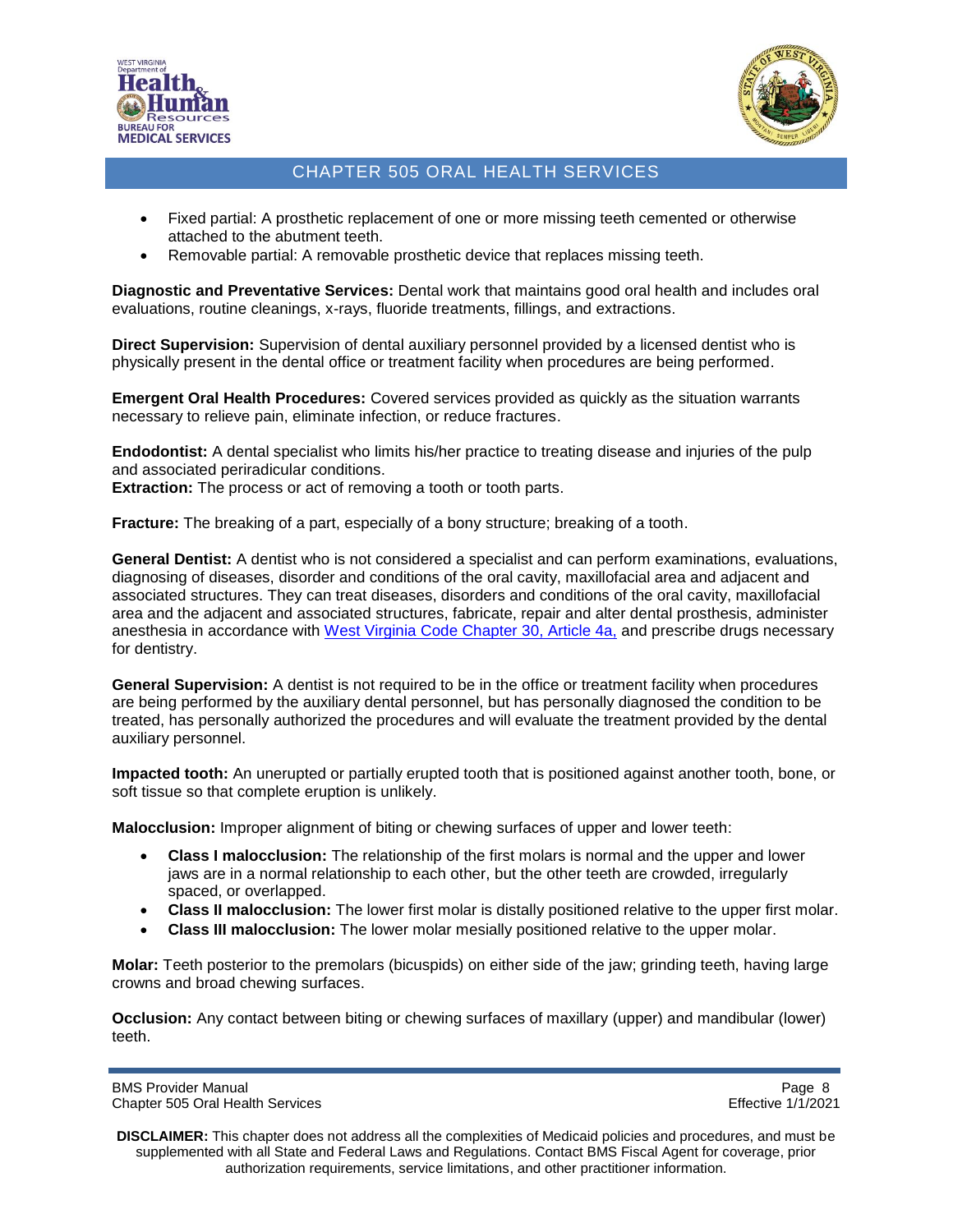



**Oral and Maxillofacial Surgeon:** A dental specialist whose practice is limited to the diagnosis, surgical and adjunctive treatment of diseases, injuries, deformities, defects and esthetic aspects of the oral and maxillofacial regions.

**Orthodontist:** A dental specialist whose practice is limited to the interception and treatment of malocclusion and other neuromuscular and skeletal abnormalities of the teeth and their surrounding structures.

**Orthognathic:** The functional relationship of maxilla and mandible.

**Pediatric Dentist (Pedodontist—old terminology):** A dental specialist whose practice is limited to treatment of children from birth through adolescence (including those with special health care needs, at any age), providing primary and comprehensive preventive and therapeutic oral healthcare.

**Periapical:** The area surrounding the end of the tooth root.

**Periodontist:** A dental specialist whose practice is limited to the treatment of diseases of the supporting and surrounding tissues of the teeth.

**Preventive dentistry:** The aspects of dentistry concerned with promoting good dental care and function by preventing or reducing the onset and/or development of oral diseases or deformities and the occurrence of orofacial injuries.

**Primary:** A current term used to describe the older verbiage of deciduous or baby teeth.

**Primary Dentition:** The teeth that erupt first (baby teeth) and are usually replaced by the permanent teeth.

**Prosthodontist:** A dental specialist whose practice is limited to the restoration of the natural teeth and/or the replacement of missing teeth with artificial substitutes.

**Quadrant:** One of the four equal sections into which the dental arches can be divided; begins at the midline of the arch and extends distally to the last tooth.

**Radiograph:** An image or picture produced on a radiation sensitive film emulsion or digital sensor by exposure to ionizing radiation.

**Restorative Services**: Dental work that involves tooth replacement, including, but not limited to dentures, dental implants, bridges, crowns, or corrective procedures such as root canals

**Root canal:** The portion of the pulp cavity inside the root of a tooth; the chamber within the root of the tooth that contains the pulp.

**Sealant:** A resinous material designed to be applied to the occlusal surfaces of posterior teeth to prevent occlusal caries.

**Space maintainer:** A passive appliance, usually cemented in place that holds teeth in position.

BMS Provider Manual **Page 9** and Page 9 and Page 9 and Page 9 and Page 9 and Page 9 and Page 9 and Page 9 and Page 9 and Page 9 and Page 9 and Page 9 and Page 9 and Page 9 and Page 9 and Page 9 and Page 9 and Page 9 and Pa Chapter 505 Oral Health Services Effective 1/1/2021